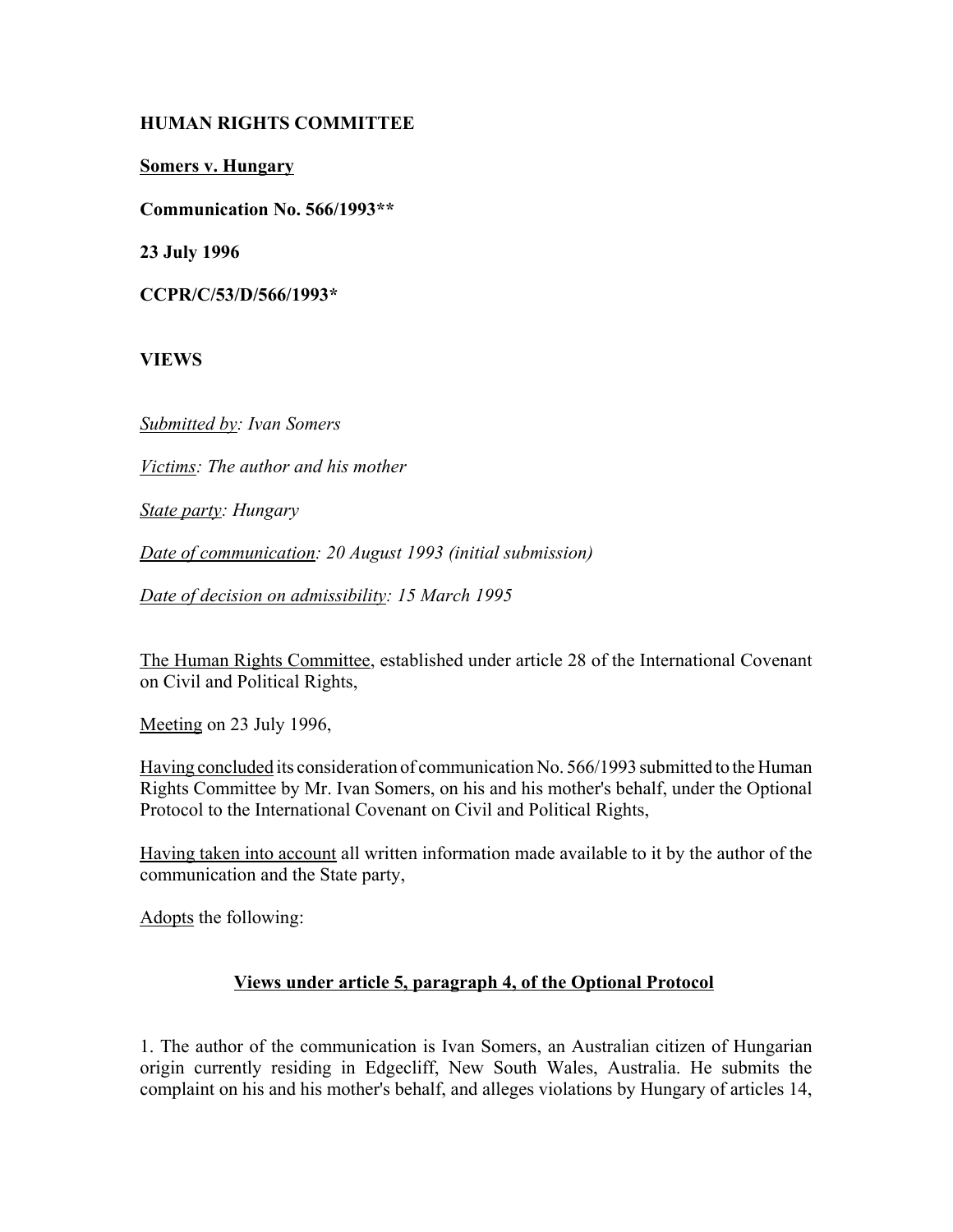18, 19, 21, 22, 24, and 26 of the International Covenant on Civil and Political Rights. The Optional Protocol entered into force for Hungary on 7 December 1988.

### The facts as submitted by the author

2.1 In March 1951, the author's parents and his maternal grandmother were arrested by the Hungarian communist state security police (AVH). They were taken to the AVH headquarters in Budapest, interrogated over a period of four weeks and forced to sign false confessions which, according to the author, had been prepared well in advance. The author's parents were then interned, without trial, at the prison of Kistarcsa, on the pretext that they had failed to inform on the author's grandmother, who had allegedly given a parcel of clothing to a Russian officer, to take to her son then living in Vienna.

2.2 According to the author, the true reason for the arrest only became known in 1992, when he was able to obtain a copy of a report drawn up in 1952 by the local branch of the AVH in the town where his parents had lived (Reference No. 23-5354/52). This report had been addressed to the AVH headquarters in Budapest.

2.3 The report charged the author's parents with being opponents to the Communist party. It identified the author's father as an influential member of the Social Democratic Party, which was then being "liquidated". The report further singled out his parents as members of the local Jewish community with alleged "Zionist connections". The author submits that in the early 1950s, any such accusation was sufficient to cause someone's imprisonment without trial.

2.4 The author refers in particular to paragraph 3 of the report, which confirms that following his parents' arrest, all the family's property and assets were confiscated by the local governmental authorities. These expropriations pre-date the nationalization of private property in Hungary. The difference is said to be demonstrated by the fact that in spite of the nationalization of land and property under the Communist regime, many Hungarians were allowed to keep their home. In the case of the author's parents, however, their home in a twostory apartment building in the town of Szekesfehervar, which belonged to the father of Mr. Somers, was confiscated and immediately occupied by the secretary of the local branch of the Communist party.

2.5 The author's mother and grandmother were released in August 1953, following an amnesty decreed after the death of Stalin. His father died in prison under circumstances that, to date, remain largely unexplained.

2.6 Since 1953, the author's mother has made numerous attempts to recuperate her former home. These attempts have continued after she emigrated to Australia. Local government authorities in Hungary have rejected her claim, despite a gradual move, in Hungary, to restitute property seized under the Communist regime to their former owners.

The complaint: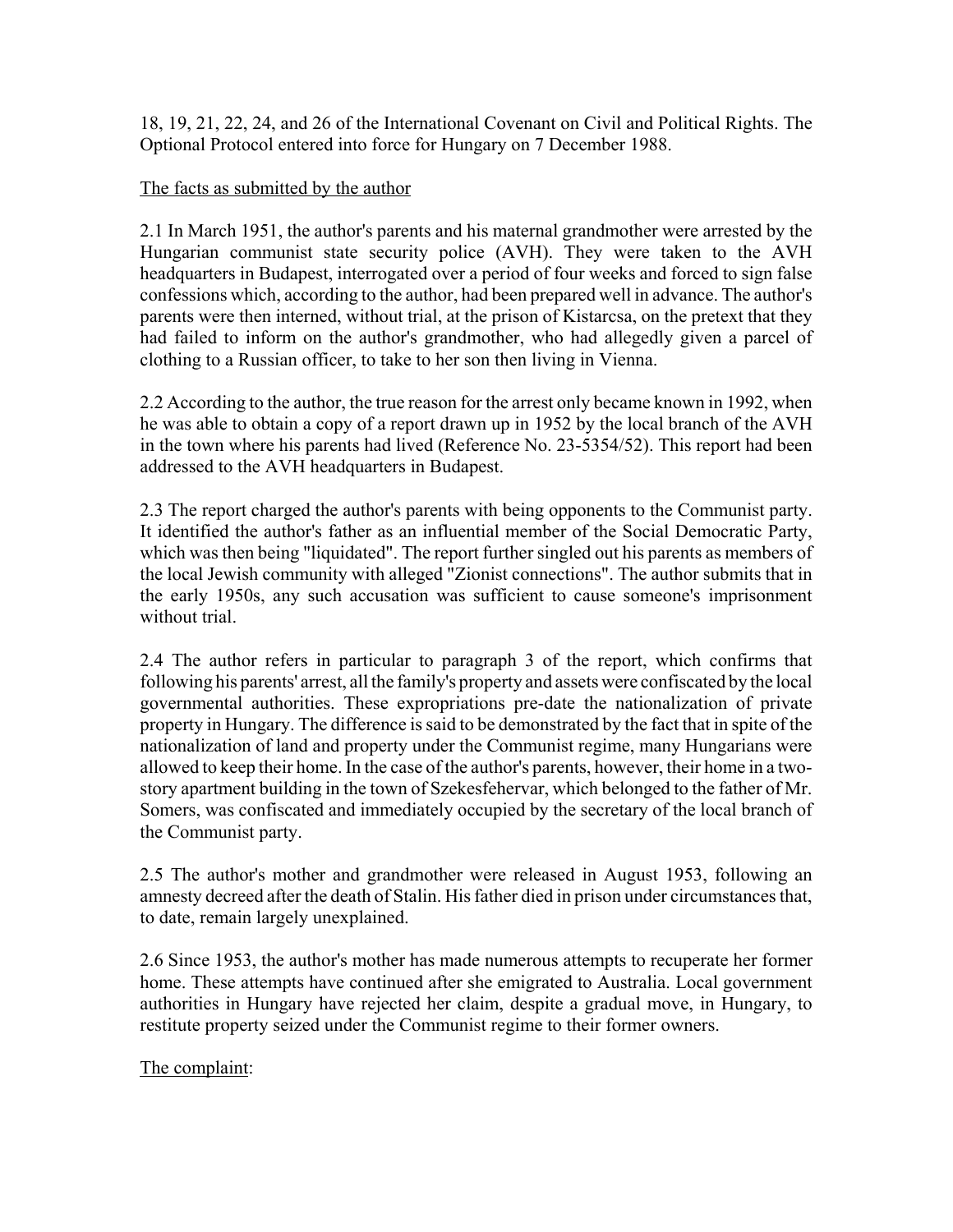3.1 In 1991, the Hungarian Parliament was called upon to consider the status of properties expropriated during the Communist period. In adopting new legislation, the State party has failed, in the author's opinion, to distinguish between such cases where the expropriation was the consequence of breaches of the Covenant and the majority of cases where the expropriation had been the result of the nationalization of private property.

3.2 It is submitted that by rejecting restitution of property in favour of what amounts to no more than nominal monetary compensation - worth approximately 2 per cent of the current market value of the property seized by the State - the new legislation gives continuing effect to these expropriations, regardless of whether they were linked, in the past, to violations of the Covenant.

3.3 The author submits that his family's assets were seized by the State party in violation of articles 14, 18, 19, 21, 22, 24, and 26 of the Covenant (i.e. before the widespread nationalization programme in Hungary). He contends that the only proper course for Hungary would be to restitute those assets which were obtained by the State through extralegal or illegal means. The current Government's failure to restitute property obtained by such means is said to amount to its endorsing Covenant breaches committed during the communist period.

#### The State party's observations and the author's comments:

4.1 In its submission under rule 91 of the rules of procedure, dated 31 March 1994, the State party contends that as the events complained of occurred prior to the date of entry into force of the Optional Protocol for Hungary, the communication should be deemed inadmissible ratione temporis. In this context, the State party refers to the 1969 Vienna Convention on the Law of Treaties, and in particular to its article 28 laying down the principle of nonretroactivity of treaties.

4.2 The State party emphasizes that it has always expressed "its deepest sympathy with victims of violations of human rights committed under the previous regime.... It has been and remains committed to provide these victims with moral support and, in accordance with the relevant legislative acts, financial compensation to the victims".

5.1 In his comments, Mr. Somers reiterates that his parents were expropriated and persecuted on the basis of their social background and their political beliefs. He provides a certificate dated 6 July 1993 from the Hungarian Indemnification and Compensation Authority, in which the State party acknowledges that his mother was wrongfully imprisoned; a letter dated 7 July 1993 from the same Authority acknowledges that the death of his father had resulted from the unlawful action of government agents.

5.2 To the author, the political nature of the expropriation of his family's home and assets is demonstrated by the fact that it occurred prior to the adoption of Law-Decree No. 4 of 1952 on the nationalization of private property. He adds that by Act 1027 of 1963, the then Government of Hungary allowed a number of former owners of real estate to request the annulment of an expropriation order, with the possibility of restitution. To the application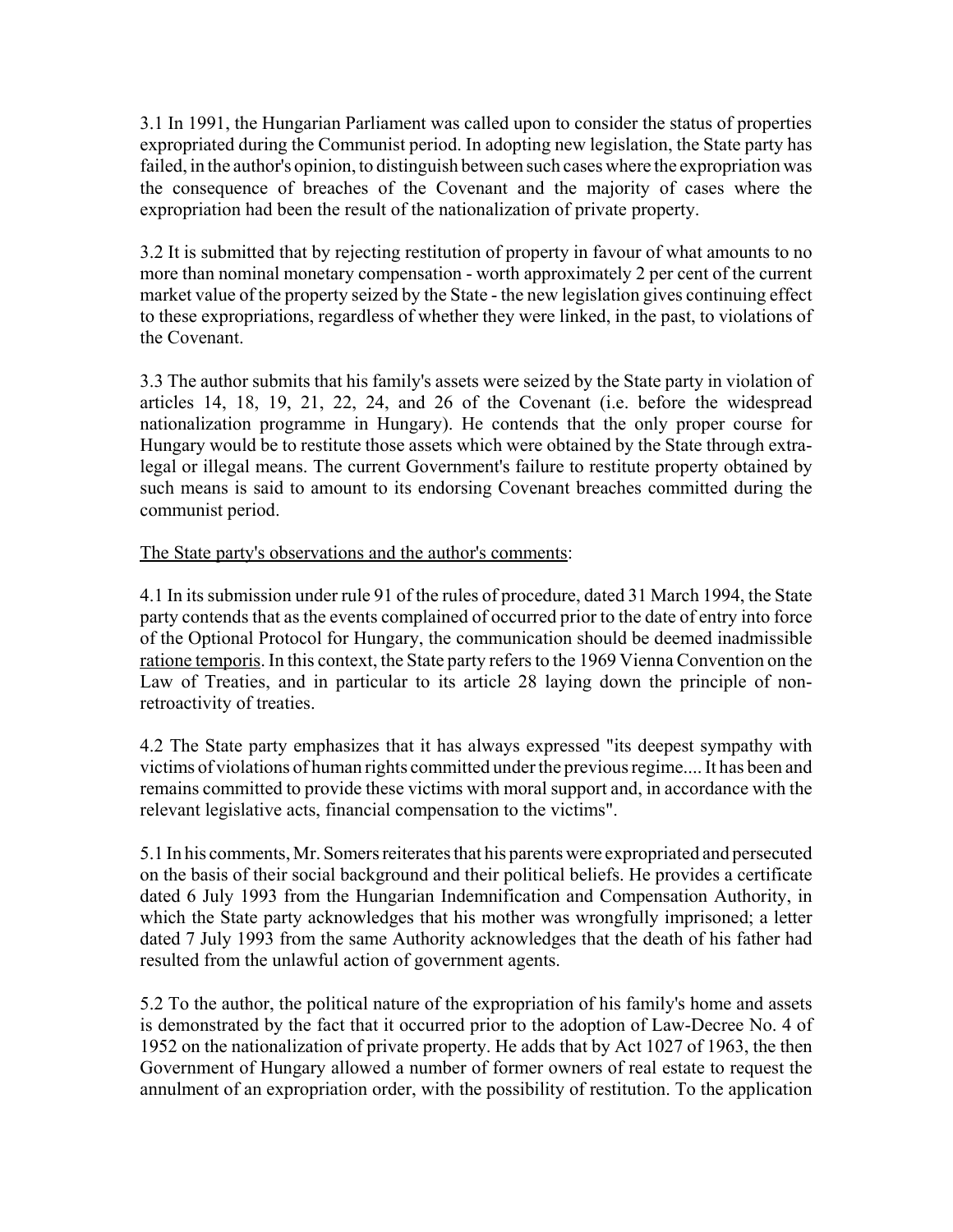of the author's mother, the authorities replied, however, that she did not come within the scope of application of Act 1027 and that, as a former internee, her former house in Szekesfehervar could not be restituted to her.

5.3 In 1991, the Constitutional Court of Hungary (Alkotmánybiroság) quashed Law-Decree 4 of 1952 as unconstitutional. The author notes, however, that the decision apparently did not affect expropriations carried out pursuant to the Decree.

5.4 Regarding the State party's ratione temporis argument, the author reiterates that his case refers to action taken by the State party since the ratification of the Covenant and the Optional Protocol. He notes that in contrast to legislation adopted in the former Czechoslovakia and in Germany, where the rightful owners of property formerly seized by the State may claim restitution, Hungarian legislation passed in 1991 (Law No. XXV of 1991) and in 1992 (Law No. XXVI) merely recognizes the right of owners to nominal compensation and excludes restitution, except for the property of religious orders. Accordingly, the legislation is said to sanction the State party's continued ownership of property confiscated during the Communist period.

5.5 Mr. Somers contends that as victims of political persecution under the former regime, he and his mother face particular disadvantages under current Hungarian law and practice relating to the privatization of (State) property. He explains that the tenants currently occupying residential property in Hungary enjoy an option to buy their home from the local government authority on a priority basis.

5.6 The author submits that by restricting the rights of former owners, including those dispossessed on account of political persecution, to compensation, the 1991 legislation has enabled the Hungarian Government to reap substantial profits from the sale, at current market prices, of property seized under the Communist regime. Moreover, owners are barred from claiming even the proceeds of the sale of their property by the State. He encloses a letter dated 21 June 1994 from a Government agency acting on behalf of the City Council of Szekesfehervar, which states that notwithstanding the proceedings before the Human Rights Committee, the agency will proceed with the sale of the author's family home.

5.7 The author further points out that the 1991 legislation does not distinguish between nationalization of private property by legislation from confiscation of the property of former political prisoners, such as the author's parents. He notes that the 1991 legislation obliges the State to pay compensation in the form of vouchers, whose value is calculated by reference to an (arbitrarily chosen) amount per square meter of the building. Under the legislation, he received vouchers with a face value of Forint 333,000 in full settlement for his parents' former home, an amount equivalent to approximately 3,330 U.S. dollars. The author adds that these vouchers traded on the Hungarian stock exchange for only 42 per cent of their face value (the equivalent of 1,400 U.S. dollars) and have since become worthless, as they have ceased to be listed due to lack of demand.

5.8 The discriminatory nature of the regulation is said to be further demonstrated by the fact that the current occupants of residential properties who enjoy a "buy first option" may insist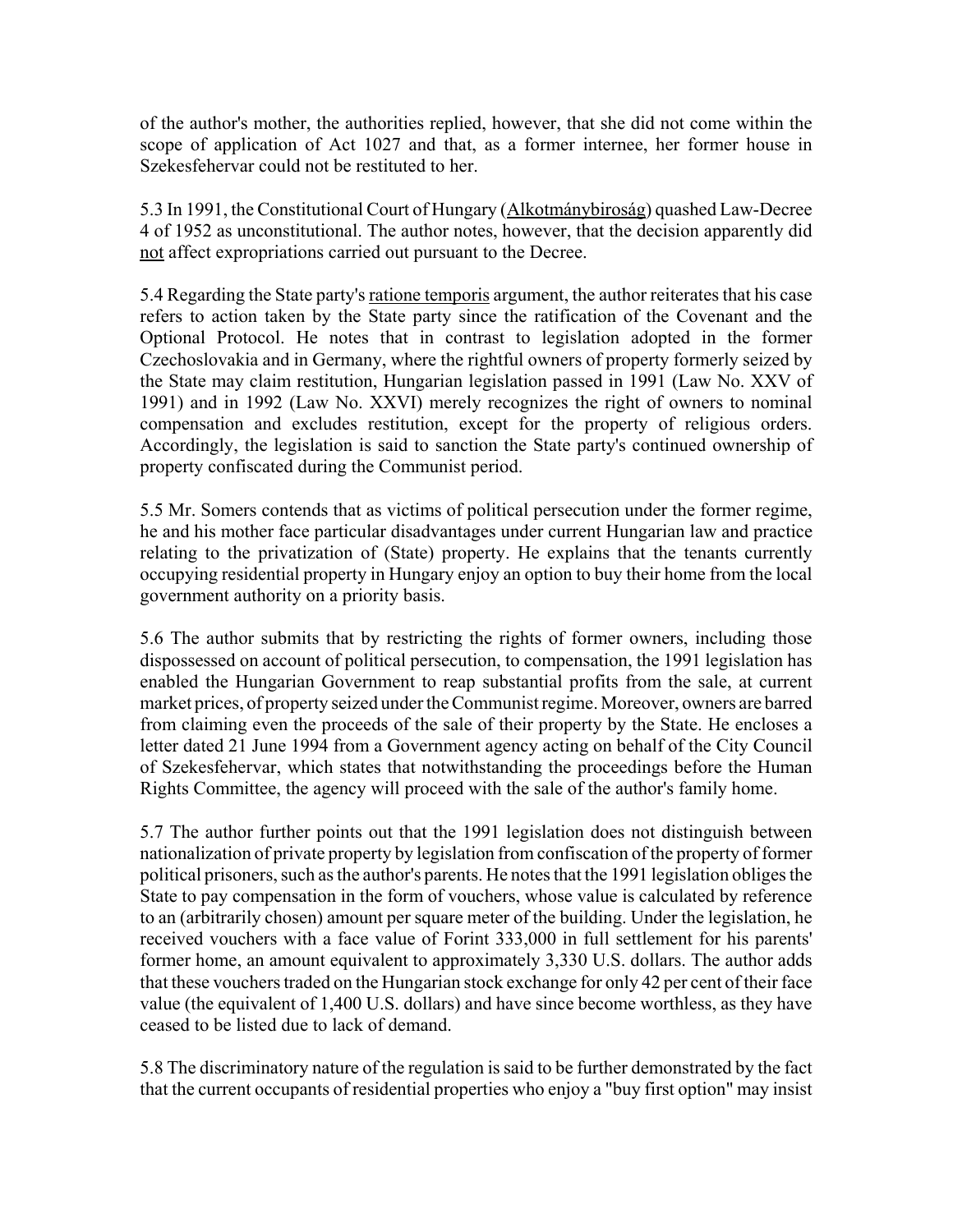that the total face value of the vouchers circulated in accordance with the 1991 and 1992 legislation on partial compensation is set off against the purchase price of their home. The author therefore concludes that under the current legislation, he is in a substantially worse position than someone who, though dispossessed of legal ownership by the 1952 Law Decree, was able to remain in his/her home as a tenant.

5.9 The author rejects as "totally inconsistent with the State party's current status as a party to the Covenant and the Protocol" the possibility that it may now derive potential financial benefits from the sale of his family's property. He requests the Committee to seek restitution of his property or, alternatively, the full proceeds of its sale.

# The Committee's admissibility decision:

6.1 During its 53rd session, the Committee considered the admissibility of the communication. It noted the author's claim relating to the confiscation of his family's property in 1951 and observed that irrespective of the fact that these events occurred prior to the entry into force of the Optional Protocol for Hungary, the right to property was not protected under the Covenant. The allegation concerning a violation of the author's and his mother's right to property per se was thus inadmissible ratione materiae, under article 3 of the Optional Protocol.

6.2 Regarding the author's claims under articles 14, 18, 19, 21, 22 and 24, the Committee noted that the author had failed to substantiate, for purposes of admissibility, how State party action prior to the entry into force of the Optional Protocol for Hungary had continued to produce effects which in themselves would constitute a violation of any of these rights after the entry into force. These claims were deemed inadmissible ratione temporis.

6.3 As to the author's further complaint that legislation on compensation for expropriation during the Communist period adopted in 1991 and 1992 (i.e. after the entry into force of the Optional Protocol for Hungary) was discriminatory, in that it placed himself and his mother, as victims of political persecution during the Communist period, in a significantly more unfavourable position than those expropriated under Law Decree 4 of 1952, the Committee noted that the State party had not addressed this point and merely argued that all of the claims are inadmissible ratione temporis. It recalled that the State party's obligations under the Covenant applied as of the date of entry into force for the State party. There was, however, another issue as to when the Committee's competence to consider complaints about violations of the Covenant under the Optional Protocol was: it was the Committee's jurisprudence under the Optional Protocol that it cannot consider alleged violations of the Covenant which occurred before the entry into force of the Protocol for the State party, unless the violations complained of continue after the entry into force of the Protocol. A continuing violation must be interpreted as an affirmation, by act or clear implication, of the previous violations of the State party.

6.4 It was correct that Mr. Somers and his mother did not fall under the terms of the State party's 1991-1992 legislation concerning compensation for expropriation during the Communist period. The Committee noted that this was the crux of their claim under article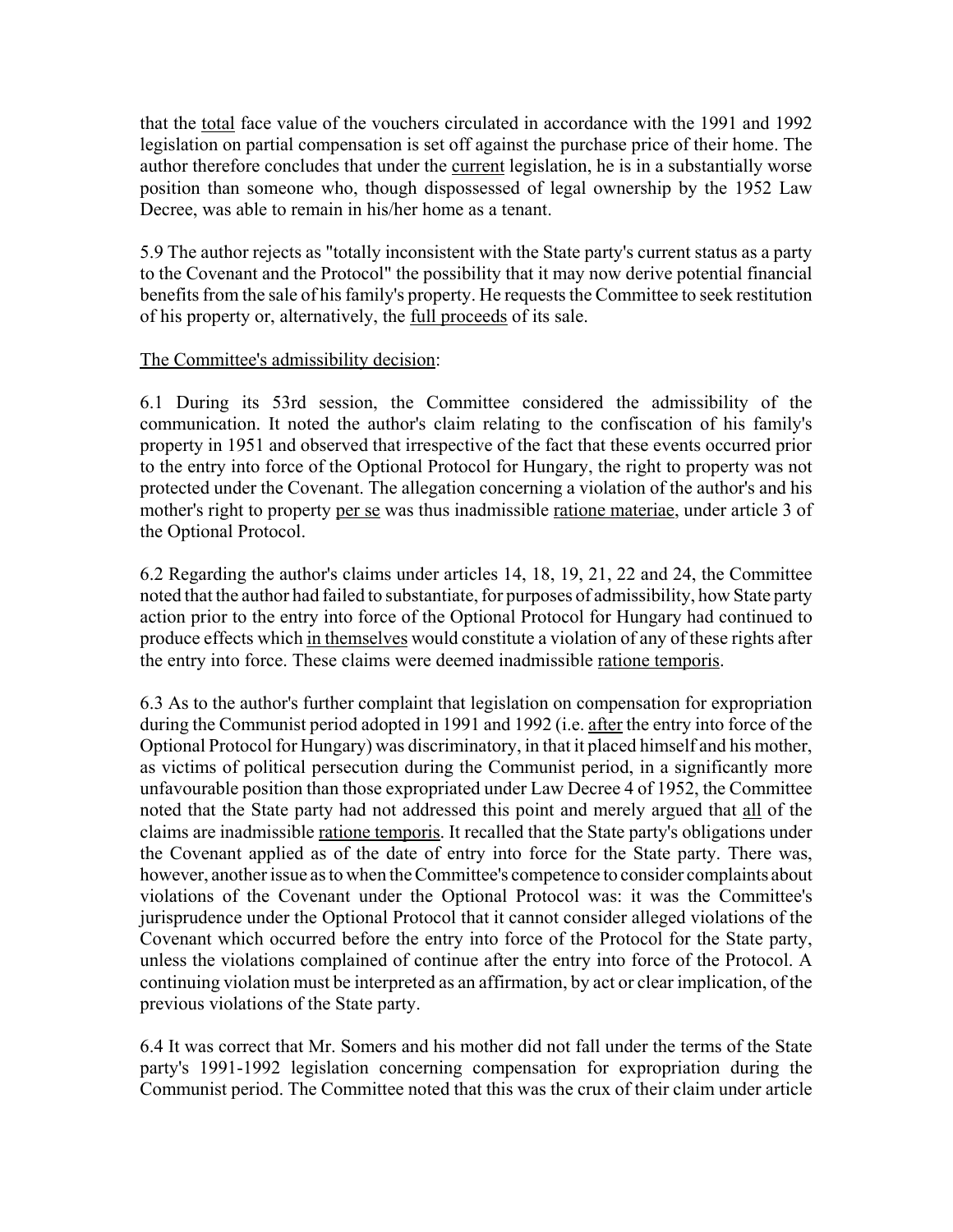26: they considered that the omission of a clearly cognizable group of individuals - i.e. those who were expropriated on the basis of political opinion and/or social origin prior to the Law Decree of 1952 - from the scope of this legislation constituted discrimination contrary to article 26, and that their situation should have been addressed in relevant legislative provisions. It concluded that this issue was based on acts of the State party which occurred after the entry into force of the Optional Protocol for Hungary and believed that it required examination under article 26 of the Covenant.

6.5 On 15 March 1995, the Committee therefore declared the communication admissible in so far as it appeared to raise issues under article 26 of the Covenant.

#### State party's observations on the merits and author's comments thereon:

7.1 In its submission under article 4, paragraph 2, of the Optional Protocol, dated 31 January 1996, the State party recalls that for compensation for expropriation under the former communist regime, three Parliament Acts have thus far been enacted. Of these<sup>1</sup>, Act XXXII of 1992., only Act XXV of 1991 is relevant to the author's case. Its Section 1, Subsection 2, stipulates that compensation is due to those individuals whose property had been seized through application of regulations enacted after 8 June 1949. Compensation is partial, and its sum total must be calculated on the basis of a chart contained in Section 4, Subsection 2, of the Act. Regarding the modalities of compensation, Section 5, Subsection 1, provides that compensation vouchers will be issued for the total amount of compensation. Under Subsection 2, these vouchers are bearer securities, transferable, and their face value is the sum total of debt owed by the State. Under Section 7, Subsection 1, the State must ensure that bearers of such vouchers may use them under the conditions laid down in the Act (a) for purchasing property etc. sold during privatization of State property, or (b) for obtaining farmland.

7.2 As to privatization legislation, the State party indicates that in as far as the author's case is concerned, Act LXXVIII of 1993 on the privatization of residential property is relevant. Its Section 45 confers on tenants of apartments in State or local Government ownership the right to purchase the property they occupy. The State party emphasizes that the right to purchase an apartment is conferred upon tenants irrespective of his/her being a past victim of violation of the right to property or other rights. Nor is the right to buy the apartment dependant on the tenant's other status, such as residence or citizenship; it is immaterial whether the tenant was or was not the owner of the property he/she currently rents before the extensive nationalization of property in the 1940s and 1950s. The only criterion for eligibility to buy the property is that the buyer is currently the tenant.

7.3 As to the claim under article 26, the State party dismisses the author's contention that as victims of political persecution under the former political regime, he and his mother face specific disadvantages since, contrary to tenants currently occupying property and enjoy an option to buy the same from the Government at attractive prices, they cannot do the same. It notes that the reason why the author and his mother cannot recover their old property is factual, not legal, as they are not tenants of any residential property in State or local Government ownership. In the State party's view, the difference in treatment of two different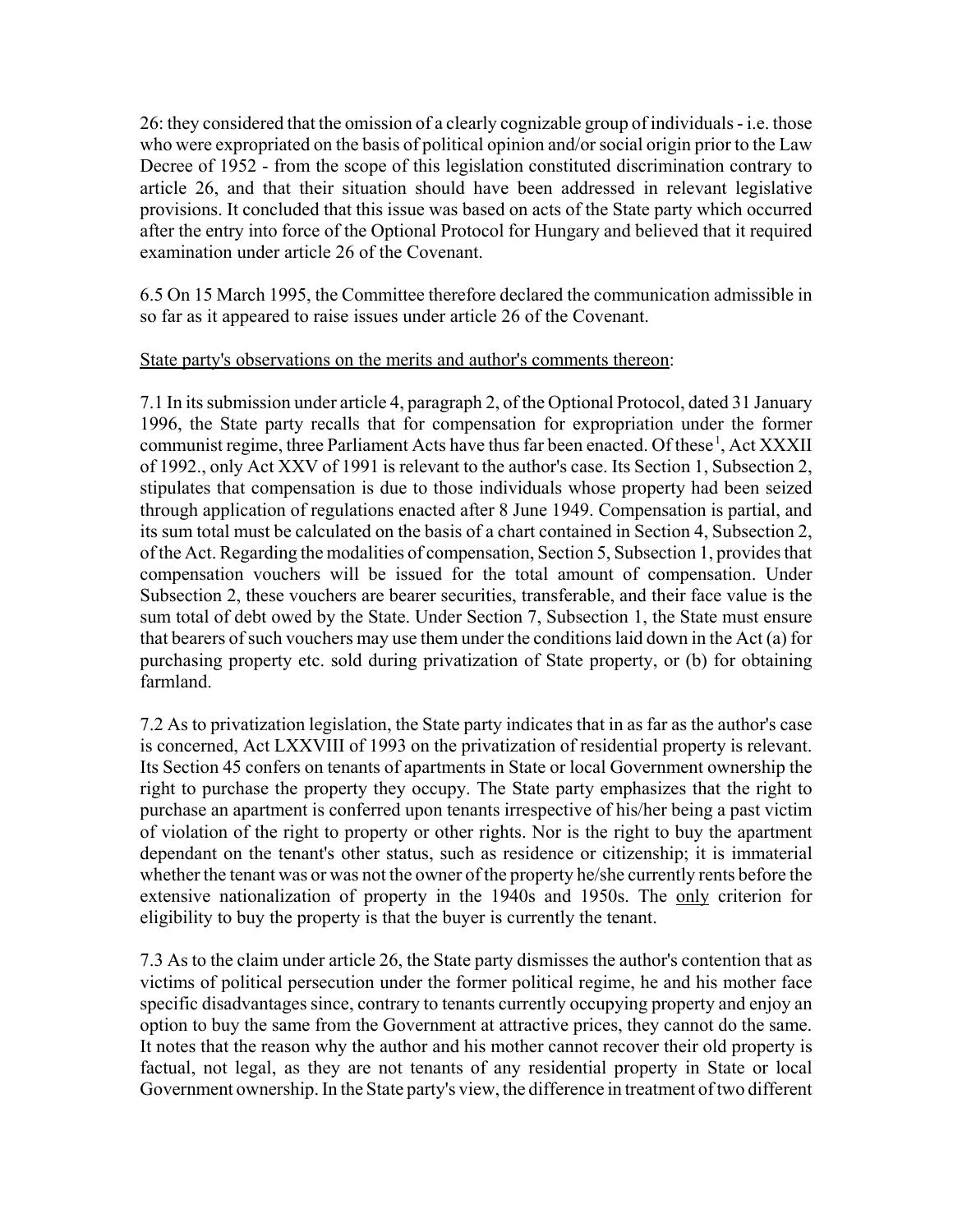groups of people - tenants and non-tenants - and the difference in treatment of these two groups by law is based on objective criteria and is reasonable in the sense that tenants have, in the practice of the Hungarian tenancy system, always contributed financially to the maintenance of their apartments or invested money in those apartments so as to increase their comfort. The difference in treatment thus cannot be said to constitute prohibited discrimination.

7.4 In respect of the author's claim that, in the 1991 and 1992 legislation on compensation for past violations of property rights, Hungary failed to distinguish between cases in which expropriation was the result of breaches of the ICCPR and the majority of cases where expropriation had resulted from the nationalization of private property, the State party points out that at the material time (i.e. in the early 1950s), no clear-cut distinction between confiscation or nationalization on political or other grounds existed in Hungary: at the time, nationalization provided for by law and confiscation pronounced by court or administrative orders served a political end, namely to dispossess the wealthy and others considered as opponents of the regime. Thus, in the State party's opinion, the author's starting point is incorrect. In this context, it notes that the transfer of the author's parents' home into State property was, contrary to Mr. Somers' assertion, precisely based on Law Decree 4 of 1952, entitled "[O]n the transfer of certain buildings into State ownership". The extract from the land register and decision No. 21-1122543-00 15598 on the author's compensation show that Mr. Somers' father was dispossessed on the basis of Law Decree No. 4.

7.5 The State party argues that the wording of Section 1 of this Law Decree clearly shows that the Decree was motivated by the intention to dispossess owners of real estate on political grounds. As Mr. Somers was compensated for the deprivation of his father's property pursuant to Law Decree 4, the State party argues that it cannot be said that the author suffered harm since the legislation on compensation failed to take into account that his father had been dispossessed of his property as a result of political persecution. Hence, this claim is said to be unfounded.

7.6 The State party concedes that the value of the vouchers the author was given as compensation was indeed lower than the value of his father's home. But, the State party adds, Hungarian compensation legislation only provides for partial compensation of past grievances, as full compensation cannot be granted owning to the "huge number of claims and the difficult economic situation of the country". Such exceptions as exist to this rule do not in any event apply to the author's case. The calculation of compensation due is based on objective criteria: pursuant to Section 4 of Act XXV of 1991, the same criteria are applied to all applicants. Moreover, all decisions on compensation are subject to appeal if the applicant believes that the law was not applied correctly to his case. The State party notes that on the basis of available information, the author did not appeal against the decision on compensation.

7.7 As to the allegation that the Hungarian compensation legislation is discriminatory because those who are authorized to buy the residential property they occupy can set off the total face value of the vouchers against the purchase price whereas the author, as a nontenant, cannot do so, the State notes that while this possibility is indeed provided for under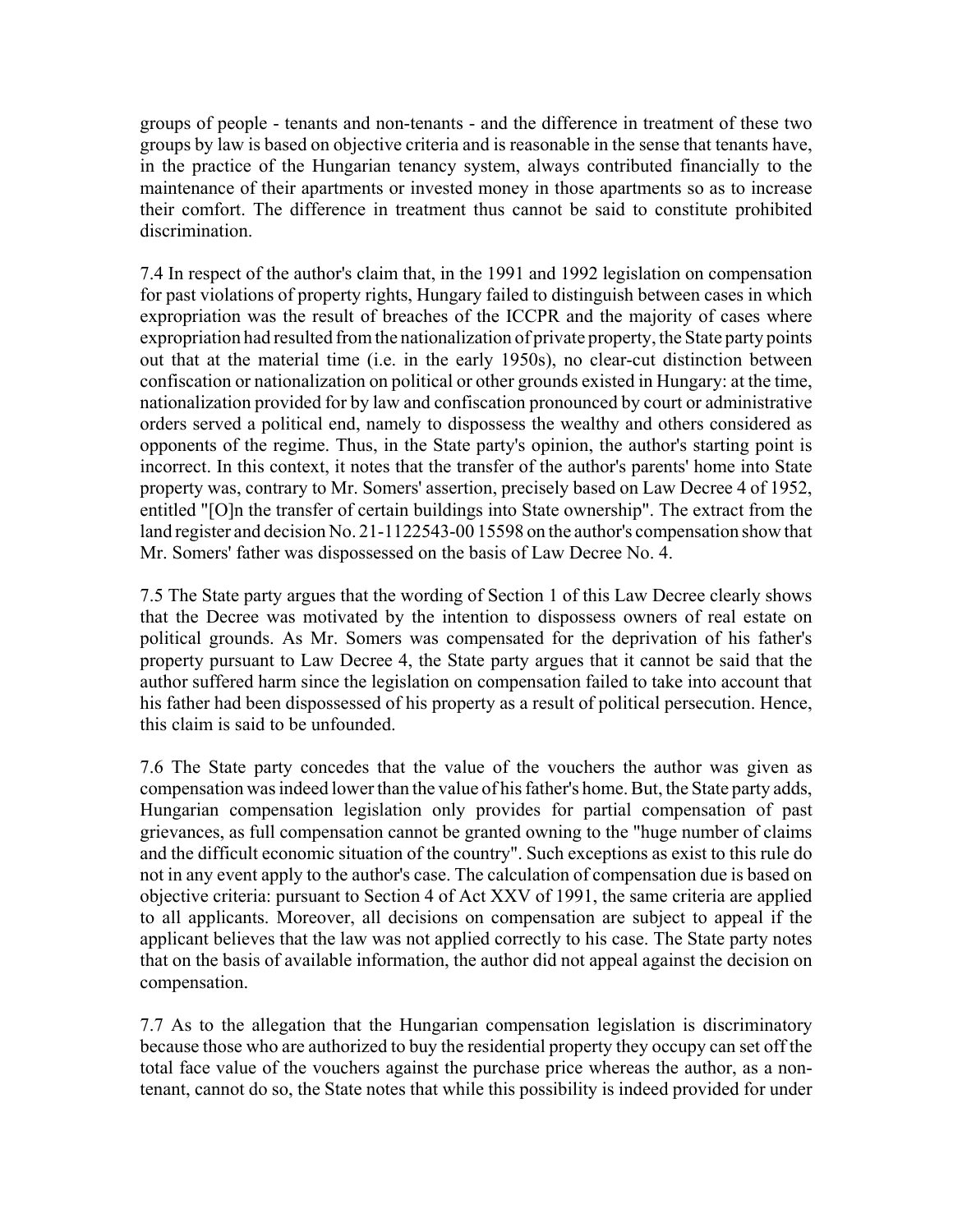Section 7, Subsection 1, of Act XXV of 1991, there can be no question of prohibited discriminatory treatment. In the State party's view, the author simply compares two groups of people without in fact taking into account the substantial difference between the situation of the two groups - i.e. those who are the tenants of the apartment against the purchase price of which vouchers can be set off, and those who are neither occupants nor tenants of any apartment in State or local Government ownership. For the State party, "not taking into account this difference leads to an arbitrary comparison of two situations under article 26 of the Covenant." An issue under article 26 would only arise if Hungarian law treated occupants or tenants of State-owned dwellings differently, allowing some to set off vouchers and denying others the possibility to do so. As this is not the author's situation, the State party concludes that he is not discriminated against, as he is not the tenant of any residential property to be sold under the privatization legislation.

7.8 In conclusion, and by reference to paragraph 13 of the Committee's General Comment 18[37] on article  $26<sup>2</sup>$ , the State party argues that the Hungarian legislation on compensation of past grievances and on privatization of residential property, as well as their application to the author's case, is in compliance with the provisions of article 26 of the Covenant.

8.1 In his comments, the author notes that the State party itself admits that confiscation of residential property under the former regime violated the Covenant, as the nationalization legislation and confiscation orders served the purpose of dispossessing the wealthy and opponents to the regime (see paragraph 7.4 above). That being the case, the State party should have provided an "effective remedy" to the victims of such violations. The author refers to the Committee's Views on communication  $516/1992$ <sup>3</sup>, where it was held that the appropriate remedy in respect of unlawful compensation of property "may be compensation if the property in question cannot be returned". He recalls that his communication referred inter alia to Hungary's failure (in contrast to laws adopted by Germany or the Czech Republic and Slovakia) to return property confiscated from individuals during the Communist period. No explanations were offered by the State party about its failure to return residential property to its rightful owners: Mr. Somers observes that the State party still could, if it wanted, return his father's home to him, subject to the protection of the current tenants, as the property exists and former ownership is not disputed.

8.2 As to the amount of compensation awarded by the State party, the author recalls that the sum payable for notional losses in excess of Hungarian Forint (HUF) 200,000 (appr. \$ 2,000.-) is progressively reduced by applying the compensation scale in Section 4, Subsection 2, of Act XXV of 1991. Compensation is reduced to 10% for any part of the loss over HUF 500,000. For the author, this "scale of compensation" displays the same ideological prejudice as Law Decree 4 of 1952, i.e. to dispossess the wealthy and others considered opponents of the regime. The negative effect on someone in Mr. Somers' situation, it is pointed out, is compounded by the fact that there is no compensation in respect of the land component of the property, loss of income from rent, or confiscation of the contents of someone's home. That compensation is paid in vouchers rather than cash, and that only "current tenants" of residential property in State ownership may use vouchers to buy property, contrary to the former owners of the property who were displaced from it in violation of their rights, is said to further underline the discriminatory nature of the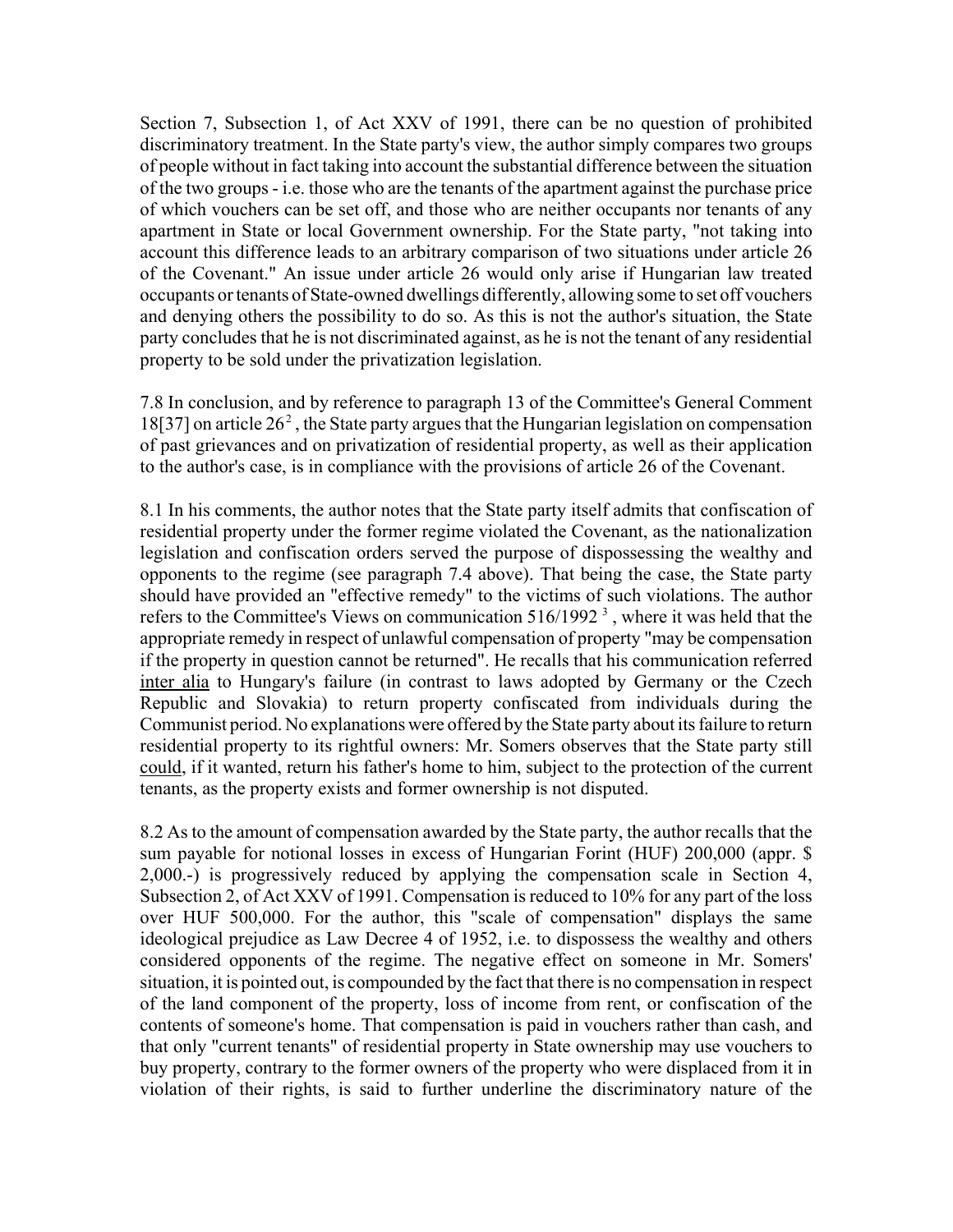compensation legislation.

8.3 Mr. Somers challenges the justification of the State party's argument that the face value of the vouchers given to him is lower than the value of his late father's property because of the "difficult economic situation of the country". He notes that Hungary's economic situation is no worse than that of the Czech Republic or Slovakia, which have restituted property to their rightful owners: the State party's obligation to provide for adequate compensation arises from the State party's refusal to restitute property it confiscated. Its current economic situation is irrelevant considering that the income it has derived from the property since 1952, i.e. net proceeds from rent for more than four decades and the proceeds from the privatization sale of the property, is sufficient to cover adequate compensation. Mr. Somers deplores that the State party has failed to address this part of his claim.

8.4 The author rejects the State party's contention that he did not appeal against the compensation decision as misleading, since the 1991 legislation (Act XXV) does not provide for an avenue of appeal in respect of the criteria used to calculate the amount of the author's compensation.

8.5 Mr. Somers asserts that the State party "conveniently ignores" his claim that as victims of political persecution during the communist period, he and his mother are faced with addition - discriminatory - disadvantages under the 1991 and 1993 legislation. Thus, Act XXV of 1991 gives no remedy or compensation for the violation inherent in his and his mother's removal from their apartment. Moreover, Section 45 of Act LXXVIII of 1993 gives continuing effect to this removal by restricting the participation in the privatization of all State-owned residential property to "current tenants". The discriminatory effect of Section 45 is allegedly reinforced by Section 7, Subsection 1, of Act XXV of 1991, which confers on "current tenants" of residential property an exclusive right to use compensation vouchers introduced under the 1991 legislation to purchase the property from the local authority.

8.6 The author dismisses as absurd the State party's contention that it is both fair and reasonable that current tenants should participate in the privatization of residential property on a priority basis as tenants have contributed to the maintenance and improvement of their apartments during their tenancy. To the author, this is tantamount to the State party in fact confirming the violations that continue to affect him and his mother as a result of political persecution during the communist period, as the sole reason for their not being the tenants or occupants of their apartment is their removal from said apartment in 1951 and the sequence of violations which finally made them leave Hungary. The author moreover recalls that his late father's entitlement to the apartment was not based on tenancy; hence, to stipulate tenancy as a precondition for entitlement to participation in the privatization of the apartment is wholly unreasonable.

8.7 In respect of the latter argument, the author explains that there are two kinds of residential property in Hungary: unencumbered freehold properties and properties "affected", i.e. encumbered by the rights of current tenants. In practice, under Act LXXVIII of 1993, current tenants of state owned property can buy their apartment/home from the local authority for less than half the current unencumbered freehold value of the property. As the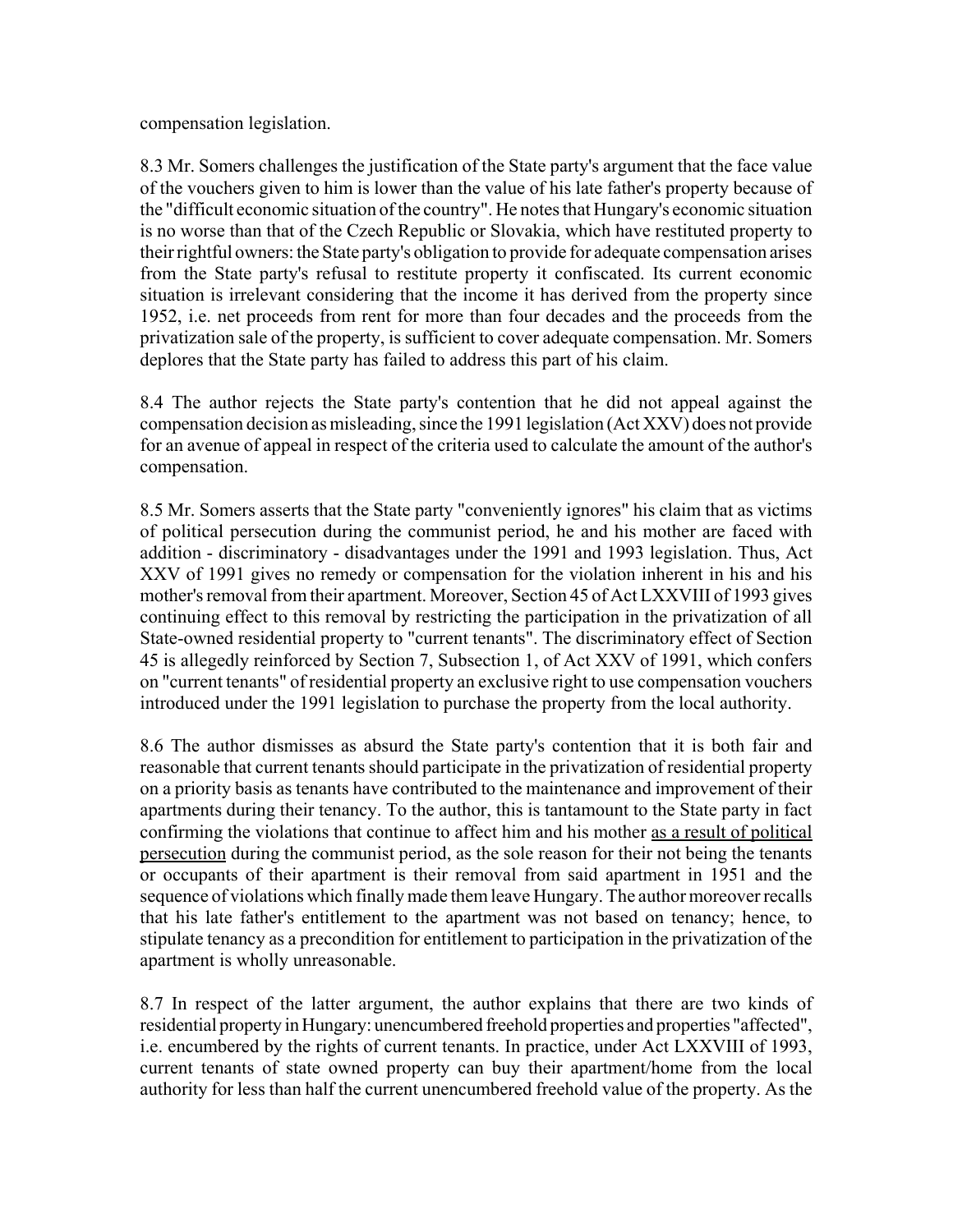author cannot, under Section 45 of Act LXXVIII of 1993, participate in the privatization of residential property, he would have, in order to buy an apartment comparable to the one he and his family occupied in 1951, pay the unencumbered freehold value, that is appr. double the amount paid for the property by the current tenants. This is said to be another discriminatory element in the State party's legislation.

8.8 The author summarizes the discriminatory elements and disadvantages he and his mother are facing under the 1991 and 1993 legislation as follows:

(a) absence of any remedy in respect of the unlawful deprivation of their right to occupy their apartment, i.e. forced displacement from their home;

(b) absence of any remedy in respect of the confiscation of the contents of their apartment;

(c) exclusion, under Section 45 of Act LXXVIII of 1993 from the right to participate in the privatization of residential property;

(d) exclusion, under Section 7, Subsection 1, of Act XXV of 1991, from the right to use the compensation vouchers they received as nominal compensation for the expropriation of the author's father's home to purchase residential property;

(e) and, because of the exclusions referred to in (c) and (d) above, the authors were forced to sell their compensation vouchers on the Hungarian stock exchange where they traded for less than half of their face value.

The author suggests that so as to redress the discrimination inherent in his exclusion, under the 1993 legislation, from any right to participate in the privatization of their former home, the State party should award them (at least) the full proceeds of the sale of their former apartment.

# Examination on the merits:

9.1 The Human Rights Committee has considered the present communication in the light of all the information made available to it by the parties, as provided in article 5, paragraph 1, of the Optional Protocol.

9.2 The present communication was declared admissible only in so far as it may raise issues under article 26 of the Covenant. As the Committee explained in its admissibility decision, the right to property as such is not protected under the Covenant. However, confiscation of private property or failure by a State party to pay compensation for such confiscation could still entail a breach of the Covenant if the relevant act or omission was based on discriminatory grounds in violation of article 26 of the Covenant.

9.3 The principal issue before the Committee is whether the application of Act XXV of 1991 and of Act LXXVIII of 1993 to the author and his mother resulted in a violation of their right to equality before the law and to equal protection of the law. The author contends that these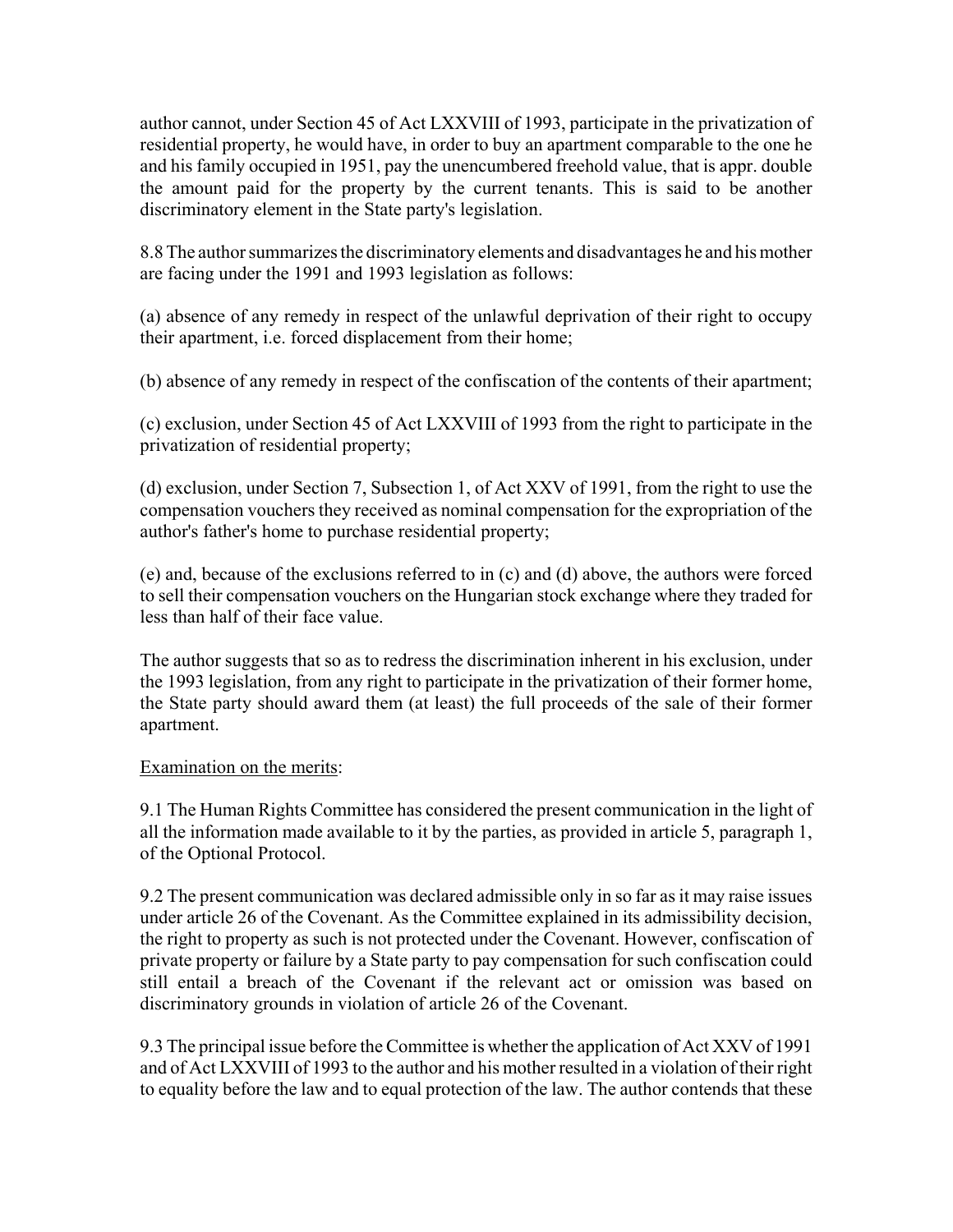laws, in their effect, confirm the earlier discriminatory confiscation of his father's property. The Committee notes that the confiscation itself is not at issue here, but rather the alleged discriminatory effect of the compensation law on the author and his mother.

9.4 The Committee must first determine whether the application of the State party's compensation legislation, regulated by Act XXV of 1991, to the authors' case, was discriminatory. As noted in the previous paragraph, the only issue is whether the award of less than full compensation for the loss of the author's property, under Act XXV of 1991, is contrary to article 26. The Committee observes that Act XXV contains objective compensation criteria, which are applied equally and without discrimination to individuals in the author's situation.

9.5 As to whether the compensation criteria and calculation tables for compensation in Act XXV are reasonable, the Committee has noted the author's argument that the value of the bearer securities in form of vouchers he received as compensation differs de facto, depending on whether the bearer is the tenant of State owned residential property or not, as only the former can use the vouchers under the conditions of Section 7, Subsection 1, of the Act (i.e. may offset them fully against the purchase price of the property). On the basis of the material available to it, the Committee does not share this reading of Section 7 of Act XXV.

9.6 The corollary of the fact that the Covenant does not protect the right to property is that there is no right, as such, to have (expropriated or nationalized) property restituted. If a State party to the Covenant provides compensation for nationalization or expropriation on equal terms, it does not discriminate against those whose property was expropriated or nationalized. The Committee is of the opinion that Section 7 of Act XXV of 1991 provides for compensation on equal terms. Under Section 7(1), individuals compensated by vouchers but not tenants of any residential property may set off the full face value of their vouchers against the price of any property, shares or business shares sold during the privatization of former State-owned property. This means that if the author wanted to buy former stateowned residential property, he would be able to offset the full face value of the vouchers he received. Similarly, if he decided to invest in other property, such as business shares of former State-owned companies, he would also be able to offset the full face value of the vouchers. Only if he wanted to redeem his vouchers on the open market because he is not interested in any property other than his former apartment will he receive less than the nominal value of the vouchers.

9.7 On the basis of the considerations in paragraphs 9.5 and 9.6 above, the Committee considers that the compensation criteria in Act XXV are both objective and reasonable.

9.8 The Committee has further examined whether article 9 of Act XXV of 1991 and the privatization legislation of 1993 (Act LXXVIII) are compatible with the requirements of article 26. Under Section 9 of Act XXV, if the tenant does not exercise himself/herself the "buy first option" to purchase the residential property he/she occupies, the former owner of the property may purchase it and, in so doing, may offset the full value of the vouchers he/she received against the purchase price. As in the case of Act XXV, the criteria for the